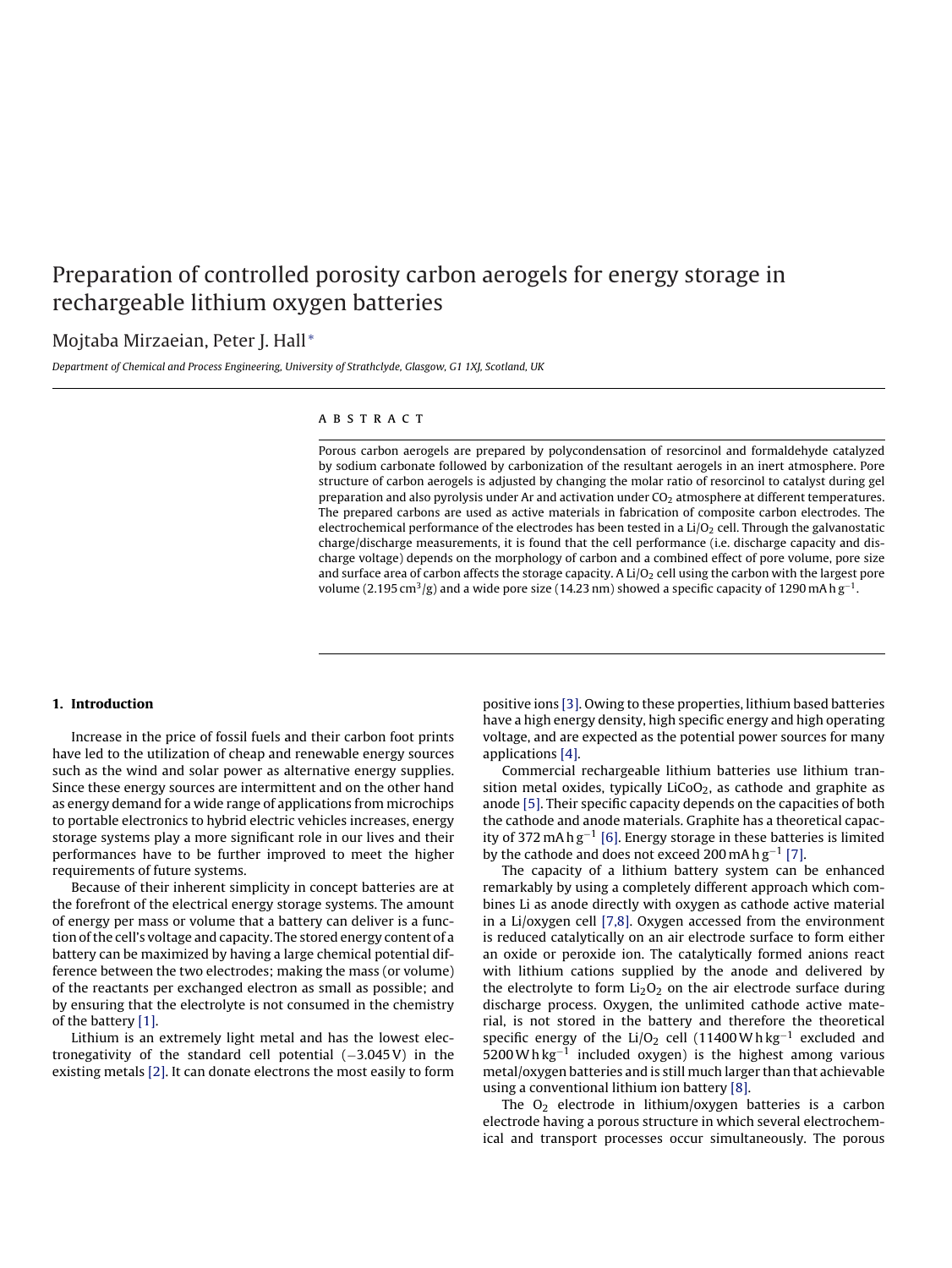<span id="page-1-2"></span>structure acts as gas transport pores for the diffusion of oxygen to the carbon-electrolyte interface (reaction zone), formation and storage of  $Li<sub>2</sub>O<sub>2</sub>$  during the discharge process and also electrochemical decomposition of  $Li<sub>2</sub>O<sub>2</sub>$  during the charge process. The kinetics of oxygen diffusion through the cathode limits the performance of the Li/oxygen cells [\[9\]. I](#page-6-8)t has been also discussed that the end-ofdischarge of the cell is reached when the carbon pores are filled or choked by the deposition of  $Li<sub>2</sub>O<sub>2</sub>$  [\[7,10\]. E](#page-6-6)lectrolyte is the only media for the transfer of lithium ions between cathode and anode during charge/discharge and therefore diffusion of electrolyte into the porous structure of the electrode is another important parameter for energy storage in lithium/oxygen batteries.

<span id="page-1-3"></span>This shows that the cell performance strongly depends on the morphology and structure of the carbon. Therefore the main challenge in this issue is the development of new carbon based electrodes to improve the kinetics of the air cathode and enhance the capacity; energy and power densities; and the stability of the energy delivered by these systems. Engineering and chemical advances are also required to prevent the access of  $CO<sub>2</sub>$  and  $H<sub>2</sub>O$ which could react with either  $Li<sub>2</sub>O<sub>2</sub>$  or lithium metal.

The use of nanomaterials makes it possible to design porous catalyzed electrodes with improved kinetics and energy efficiency. Hence, the objective of the present work is to prepare nanostructure cathode electrodes based on R-F carbon aerogels for  $Li/O<sub>2</sub>$ batteries. Many parameters influence the performance of oxygen electrode. In this work the role of porous structure of the carbon, with emphasize on the activation process, porosity and surface area measurements is explored. The electrochemical performance of the carbon aerogel based electrodes is examined by galvanostatic charge/discharge tests using a Solartron 1470 equipment.

#### 2. Experimental

#### 2.1. Synthesis of R/F aerogels

<span id="page-1-1"></span><span id="page-1-0"></span>RF aerogels were synthesized by the polycondensation of resorcinol  $[C_6H_4 (OH)_2]$  (R) with formaldehyde [HCHO] (F) according to the method proposed by Pekala et al. [\[11,12\].](#page-6-9) RF solutions were prepared by mixing the required amount of resorcinol and formaldehyde, and sodium carbonate as catalyst (C) and distilled water (W) under vigorous stirring for 45 min. The molar ratio of R to F ( $R/F$ ) and ratio of  $R/W$  ( $g/ml$ ) were constant and the molar ratio of R to C  $(R/C)$  was varied. The homogeneous RF solutions were poured into sealed glass vials to prevent the evaporation of water during gelation and gelled by aging for 72 h at 363 K into an oven to obtain RF hydrogels. The hydrogels have structures filled with water. To remove water from their structures, the gels were solvent exchanged by immersing in acetone for three days prior to the vacuum drying. Finally, the hydrogels were dried in a vacuum oven at 353 K for 3 days.

#### 2.2. TGA analysis of aerogels

Thermogravimetric analysis (TGA) was used to determine the pyrolysis conditions for the dried aerogels. The thermal analysis system for analysis of aerogel samples was a Mettler TGA/DSC system. Typically between 5 and 10 mg of the gel was weighed in an alumina pan and placed on the horizontal microbalance connected to the TGA. This weight corresponded to a weight percent of 100% for sample. The sample was purged with Ar flowing at 50 ml min<sup>-1</sup> for 30 min at 303 K to remove oxygen from the system. It was then heated to 1273 K at 10 K min−<sup>1</sup> under Ar and the variation of the weight loss with temperature was determined.

#### 2.3. Carbonization of R/F aerogels

To study the effect of pyrolysis conditions on the porous structure of carbon aerogels, pyrolysis of the dried RF aerogels was performed at different temperatures in a tubular furnace using the following method: 3 g of dried gel was used in each experiment. The gel was placed in a ceramic boat and purged with Ar flowing at 200 ml min<sup>-1</sup> for 30 min at room temperature prior to the heating program. The furnace was heated to 423 K at 5 K min−<sup>1</sup> and maintained at 423 K for 30 min. Then it was heated to 673 K at 5 K min<sup>-1</sup> and held for 30 min. It was then heated to the final pyrolysis temperature at 10 K min−<sup>1</sup> and kept for 3 h. The whole heating program was performed under Ar flowing at 200 ml min−<sup>1</sup> . After pyrolysis, the furnace was cooled in flowing Ar to room temperature.

#### 2.4. Activation of carbon aerogels

The activated carbon aerogels were prepared under  $CO<sub>2</sub>$  at different temperatures. A sample of carbon aerogel was placed in a ceramic boat at the centre of the tubular furnace and purged with Ar flowing at 200 ml min<sup>-1</sup> for 30 min prior to heating. The sample was heated to the appropriate activation temperature at  $10$  K min<sup>-1</sup>. At this stage gas was changed to  $CO<sub>2</sub>$  and the sample was kept at the activation temperature under  $CO<sub>2</sub>$  for varying time. It was then cooled down to room temperature under Ar flowing at  $200$  ml min<sup>-1</sup>.

## 2.5. Material characterization

The porosity of RF areogels and all carbon aerogels was characterized by the analysis of nitrogen adsorption–desorption isotherms measured by an ASAP 2420 adsorption analyzer (Micromeritics) at 77 K. The samples were evacuated at 373 K for 2 h prior to the adsorption measurements. BET method was used for surface area measurements, BJH adsorptions–desorption was used for mesopore analysis and t-plot method was used for micropore analysis. Total pore volume was calculated from the adsorbed volume of nitrogen at  $P/P_0 = 0.99$  (saturation pressure). Pore size distributions were obtained by the BJH method from adsorption branch of the isotherms [\[13\].](#page-6-10)

#### 2.6. Cell construction and electrochemical measurements

Cathode electrodes were prepared by mixing porous carbon aerogel sample, electrolytic manganese dioxide (EMD), Kynar Flex 2801 as binder (polyvinylidene difluoride-hexafluoropropylene; PVDF/HFP 88/12 by weight) and propylene carbonate (PC) (weight ratios: 11/19/15/55) according to the procedure described elsewhere [\[8,10\]. T](#page-6-7)he materials were placed in a glass bottle to which acetone and a stirrer bar were added and the resulting mixture was left to stir for 4 h to form a paste. Then the paste was spread into a  $200 \mu m$  thick film by an applicator. The electrode was untouched until the acetone evaporates. Disks of 1.3 cm diameter were then cut to make disk-like cathode electrodes.

Electrochemical cell was constructed in an argon-filled glove box. The cell consists of a stainless steel bar as anode current collector, a lithium metal foil as anode, a glass micro-fiber separator soaked with electrolyte (1 M LiP $F_6$  in propylene carbonate), a cathode electrode, an aluminum mesh and a spring and a hollow aluminum bar on the top of it as cathode current collector. The cell parts were compressed together to ensure that the electrode contact is good and then the cell was completely sealed except for the Al mesh window that exposes the porous cathode to the  $O_2$  atmosphere. The cell then was exposed to  $O_2$ , from  $O_2$  cylinder with a purity of 99.5%, at atmospheric pressure for a minimum of 30 min prior to the electrochemical tests and all measurements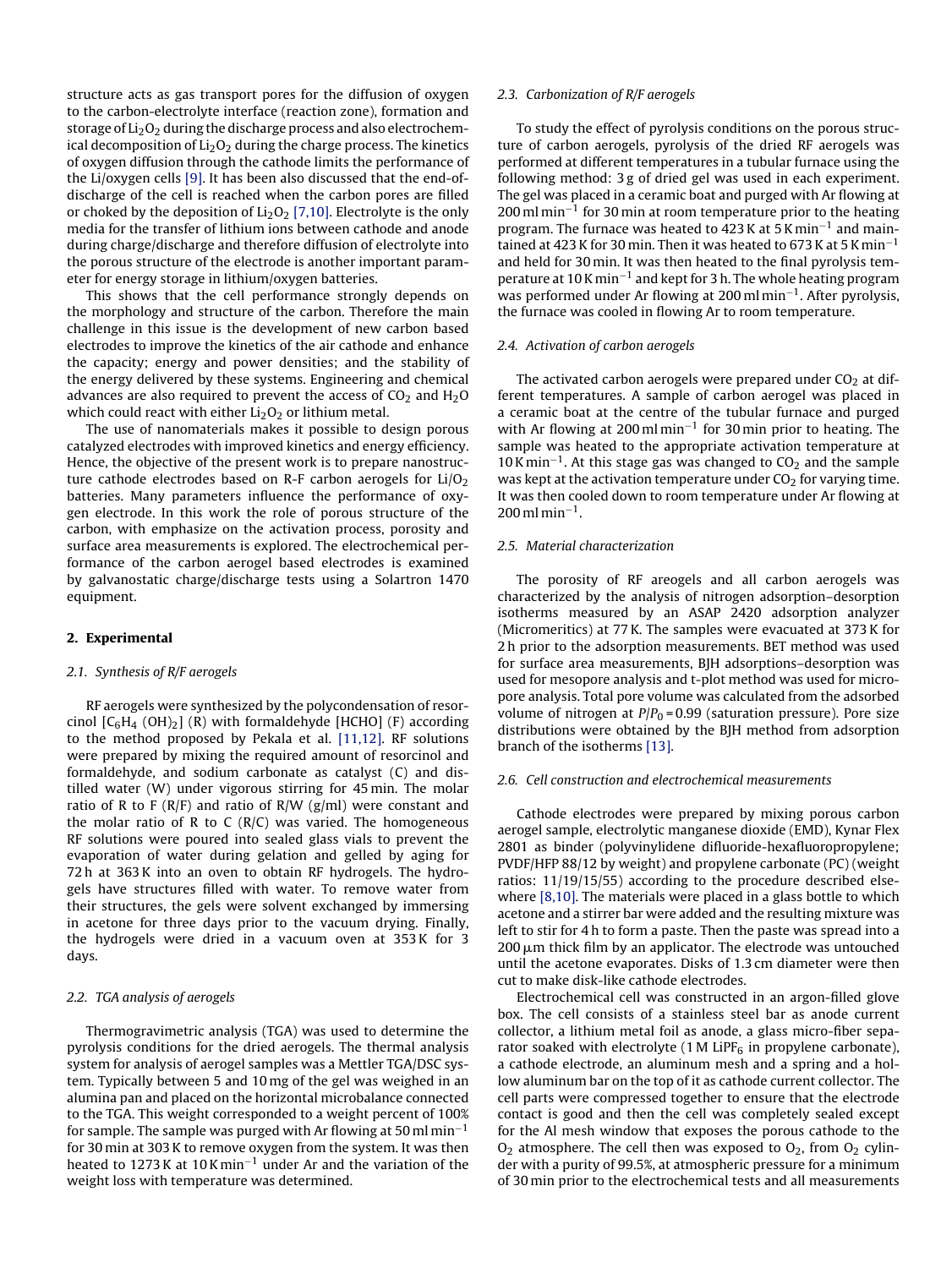<span id="page-2-0"></span>Table 1 Surface characteristics of aerogel samples.

<span id="page-2-1"></span>

| Sample       | R/F  | R/C | $R/W$ (g/ml) | $(m^2/g)$<br>$S_{\rm BET}$ | $V_{\text{total}}\left(\text{cm}^3/\text{g}\right)$ | $V_{\text{micro}}\left(\text{cm}^3/\text{g}\right)$ | $\rm (cm^3/g)$<br>$V_{\text{meso}}$ | $\%V_{micro}$                     | $\%V_{\text{meso}}$ | $D_{\rm avg}$ (nm) |
|--------------|------|-----|--------------|----------------------------|-----------------------------------------------------|-----------------------------------------------------|-------------------------------------|-----------------------------------|---------------------|--------------------|
| <b>RF001</b> | 0.50 | 100 | 0.1          | 278                        | 0.1797                                              | 0.1189                                              | 0.0608                              | 66                                | 34                  | 2.58               |
| <b>RF002</b> | 0.50 | 200 | 0.1          | 417                        | 0.5301                                              | 0.1801                                              | 0.350                               | 33                                | 67                  | 5.10               |
| <b>RF003</b> | 0.50 | 500 | 0.1          | 149                        | 0.632                                               | 0.0075                                              | 0.6245                              | <u>_</u>                          | 98                  | 16.96              |
| <b>RF004</b> | 0.50 | 600 | 0.1          | 182                        | 1.0631                                              | 0.0132                                              | 1.0499                              | $\mathcal{D}$<br>$\overline{1}$ . | 98.8                | 23.34              |

were carried out under  $O_2$  atmosphere at 298 K. Galvanostatic charge/discharge tests were performed by a Solartron 1470 potentiostat by applying a constant current in the voltage range between 2 and 4.5 V.

#### 3. Results and discussion

#### 3.1. BET analysis of RF aerogels

[Fig. 1](#page-1-0) shows  $N_2$  adsorption-desorption isotherms at 77 K for RF aerogels with different R/C ratios. All isotherms are type IV showing adsorption hysteresis which indicates the presence of mesopores [\[13\]. F](#page-6-10)or RF001 and RF002 samples with  $R/C = 100$  and 200 the initial region of the isotherms experiences a sharper rise at low  $P/P<sub>0</sub>$ indicating the presence of micropores in addition to mesopores in the gel structure.

Hysteresis loops for RF003 and RF004 gels with R/C = 500 and 600 in the  $P/P_0$  range 0.2–1.0 show that mesoporosity is dominant in their structures. The lower part of the hysteresis loops represent the filling of the mesopores while the upper parts represent the emptying of the mesopores [\[13,14\].](#page-6-10) It can be seen that the isotherms are shifted to the right at higher relative pressures with increase in R/C ratio. This indicates the development of mesoporosity and formation of larger mesopores during gelation process at higher R/C ratios.

<span id="page-2-2"></span>The pore size distribution (PSD) of RF gel samples are shown in [Fig. 2.](#page-1-1) The RF001 sample with  $R/C = 100$  shows the narrowest PSD with a maxima around pores of 2 nm diameter. For RF002 sample with  $R/C = 200$  the PSD is wider and the maxima is shifted to pores of 7 nm diameter. For RF003 and RF004 samples with  $R/C = 500$  and 600 the pore size distribution curves are even wider and show that the maxima are shifted to the right and located around 22 nm and 40 nm, respectively. This shows the relationship between mesoporous structure and R/C ratio clearly. The data in [Table 1](#page-1-2) show a significant increase in total pore volume and mesopose volume when R/C ratio increases from 100 to 600. The mean pore size markedly increases with the R/C ratio.

Tamon et al. have shown that during the polycondensation process, resorcinol and formaldehyde are consumed to form highly cross-linked particles. The aggregated particles become interconnected after gelation showing a structure composed of rings of particles with 20–50 particles per ring [\[15\]. T](#page-6-11)he particle size ranges from 3 to 20 nm and increases with R/C ratio [\[16\].](#page-6-12) Hence the R/C ratio is the principal parameter that controls the size of interconnected particles leading the scale and size of pores in the gel structure.

# 3.2. Effect of pyrolysis conditions on the porous structure of the gels

[Fig. 3](#page-2-1) shows adsorption–desorption isotherms of nitrogen at 77 K on RF001 aerogel with R/C ratio of 100 and CRF001-x carbon aerogels prepared by pyrolysis of the gel at different temperatures where x is pyrolysis temperature. Adsorption–desorption isotherms suggest that the amounts of  $N<sub>2</sub>$  adsorbed by carbon aerogels increases with increase in the carbonization temperature for  $T < 1073$  K. These results mean that pore volume of carbon gels increases with increasing the temperature in this range.

As the carbonization temperature increases to 1073 K, carbonization process modifies the porous structure of the original gel and creates more micropores in the structure by releasing volatile matters during carbonization. Evidence for this comes from the sharp rise at the initial region of the isotherms ( $P/P_0$  < 0.01) which is indicative of the presence of micropores in carbon aerogels.

[Fig. 3](#page-2-1) also shows that for the carbonization temperature above 1073 K, the amount of nitrogen adsorbed by carbon aerogels decreased which shows a decrease in the pore volume of the carbon aerogel. This is probably due to the collapse of the porous structure at high temperatures. Changes in the pore parameters of the carbon aerogels with heat treatment temperatures are listed in [Table 2.](#page-2-0)

<span id="page-2-3"></span>

Fig. 1.  $N_2$  adsorption–desorption isotherms at 77 K.



Fig. 2. Pore size distribution of RF gels with for RF aerogels with different R/C ratios. Various R/C ratios.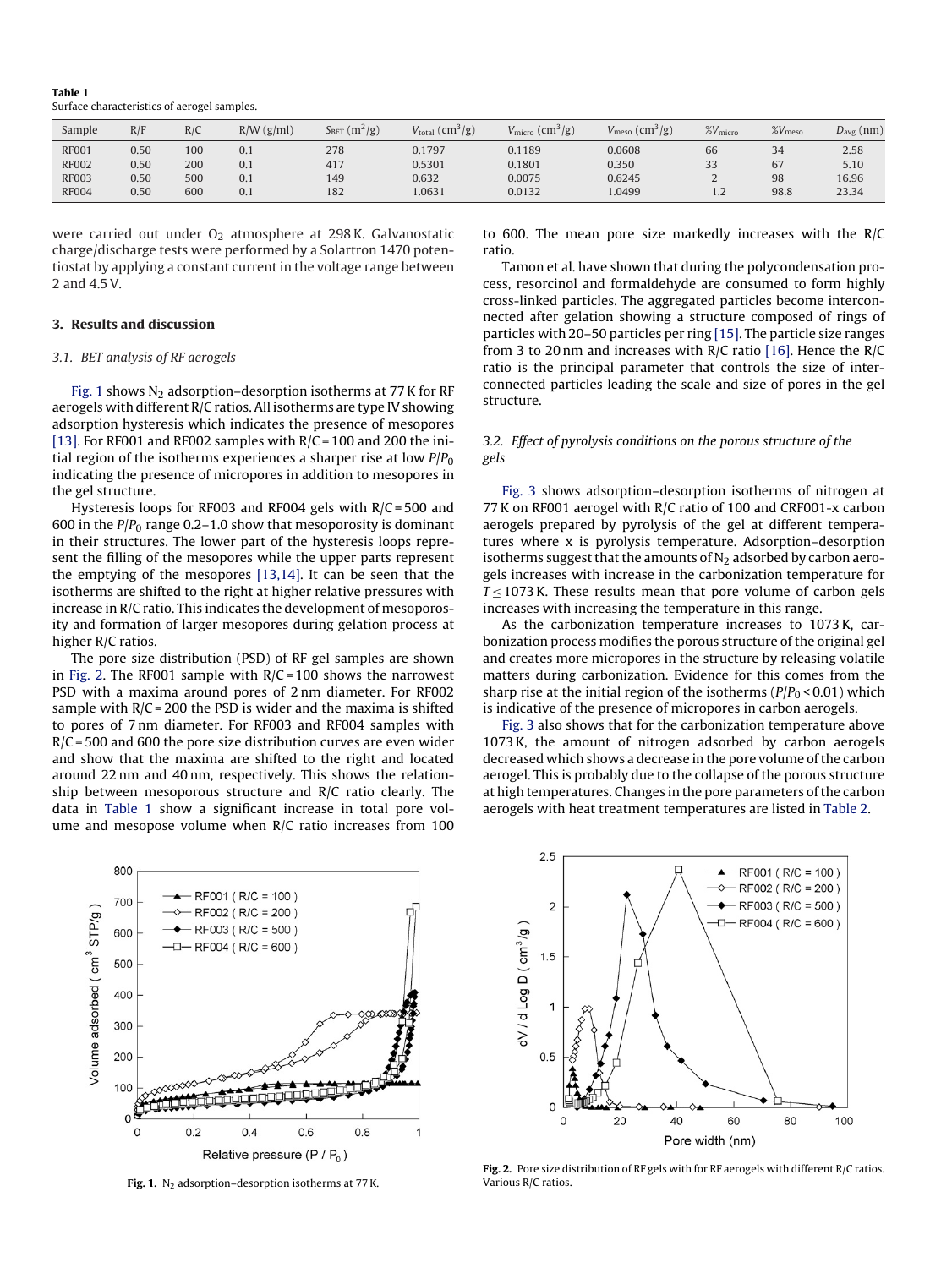<span id="page-3-2"></span>Table 2 Surface characteristics of the RF001 aerogel and CRF001carbon aerogels.

<span id="page-3-0"></span>

| Sample        | Temperature (K) | $S_{BET}$ (m <sup>2</sup> /g) | $V_{\text{total}}$ (cm <sup>3</sup> /g) | $V_{\text{micro}}$ (cm <sup>3</sup> /g) | $V_{\text{meso}}\left(\text{cm}^3/\text{g}\right)$ | $\%V_{\text{micro}}$ | $\%V_{\text{meso}}$ | $D_{\text{avg}}$ (nm) |
|---------------|-----------------|-------------------------------|-----------------------------------------|-----------------------------------------|----------------------------------------------------|----------------------|---------------------|-----------------------|
| <b>RF001</b>  | $-$             | 278                           | 0.1797                                  | 0.1189                                  | 0.0608                                             | 66                   | 34                  | 2.58                  |
| CRF001-873 K  | 873             | 286                           | 0.1870                                  | 0.1484                                  | 0.0386                                             | 79                   | 21                  | 2.33                  |
| CRF001-973K   | 973             | 524                           | 0.2874                                  | 0.2625                                  | 0.0249                                             | 91                   |                     | 2.27                  |
| CRF001-1073 K | 1073            | 669                           | 0.3800                                  | 0.3300                                  | 0.0500                                             | 86                   | 14                  | 2.19                  |
| CRF001-1273 K | 1273            | 520                           | 0.2905                                  | 0.2603                                  | 0.0302                                             | 89                   |                     | 2.23                  |



Fig. 3.  $N_2$  adsorption–desorption isotherms at 77 K.

The data given in [Table 2](#page-2-0) shows that both total surface area and total pore volume of the carbon aerogels increase with carbonization temperature for temperatures below 1073 K. Heat treatment of carbon aerogel above 1073 K decreases both surface area and total pore volume. Carbon aerogel prepared at 1073 K showed the maximum BET surface area and total pore volume. These results show that a temperature of 1073 K is the most effective for the development of the pore structure of the gel.

<span id="page-3-3"></span><span id="page-3-1"></span>[Fig. 4](#page-2-2) shows the pore size distribution for RF001 aerogel and CRF001 carbons prepared at different temperatures. The PSD curves show that carbonization process decreases volume of pores for pores with diameters in the range of 3 to 10 nm significantly. It



Fig. 4. Pore size distribution of RF001 and for RF001and CRF001 samples. CRF001 samples.

can be seen that the PSD curves are shifted to smaller diameters after carbonization probably due to the shrinkage of the aerogel structure during the carbonization process.

Data in [Table 2](#page-2-0) suggest that decrease in the mesoprosity of the gel is at the expense of an increase in microporosity during carbonization.

[Fig. 5](#page-2-3) shows the weight loss versus temperature and derivative plots for a dried resorcinol formaldehyde gel. The TGA plot [\(Fig. 5a](#page-2-3)) shows that the sample mass does not change with temperatures above 1073 K and the derivative plot [\(Fig. 5b\)](#page-2-3) shows that the significant mass losses occur at about 423, 673 and 873 K. These peaks are due to the desorption of water and carbonization reactions involving breakage of C–O bonds at 673 K and C–H bonds at 873 K, respectively [\[17\]. T](#page-6-13)he TGA shows that above 1073 K there is no further weight loss.

Since we have found that 1073 K is the most effective temperature for porosity the effect of R/C ratio on pore structure of carbon aerogels can be investigated.

#### 3.3. Effect of R/C ratio on the porous structure of carbons

The adsorption–desorption isotherms of nitrogen at 77 K on carbons prepared from aerogels with different R/C ratios at 1073 K are shown in [Fig. 6.](#page-3-0)

The isotherms for CRF001 carbon  $(R/C = 100)$  show a type I isotherm, indicating that this sample is microporous [\[13,14\]. T](#page-6-10)he initial part of isotherm shows micropore filling and the low slope of the plateau is due to multilayer adsorption on the external surface. For CRF002 sample ( $R/C = 200$ ) the initial region of the isotherms  $(P/P_0 < 0.01)$  experience a sharp rise which is indicative of micropores in the sample. The hysteresis loop in the  $P/P<sub>0</sub>$  range 0.4–0.8 is indicative of mesoporosity in the structure of the carbon in addition to the presence of micropores.

In the case of CRF003 sample  $(R/C = 500)$  hysteresis loop for filling and emptying of mesopores is shifted to a higher  $P/P<sub>0</sub>$  range (i.e. 0.7–1.0) which is associated with the presence of mesopores



Fig. 5. Thermogravimetric analysis of a dried RF aerogel. (a) Weight % vs. carbonization temperature. (b) Derivative thermogravimetry.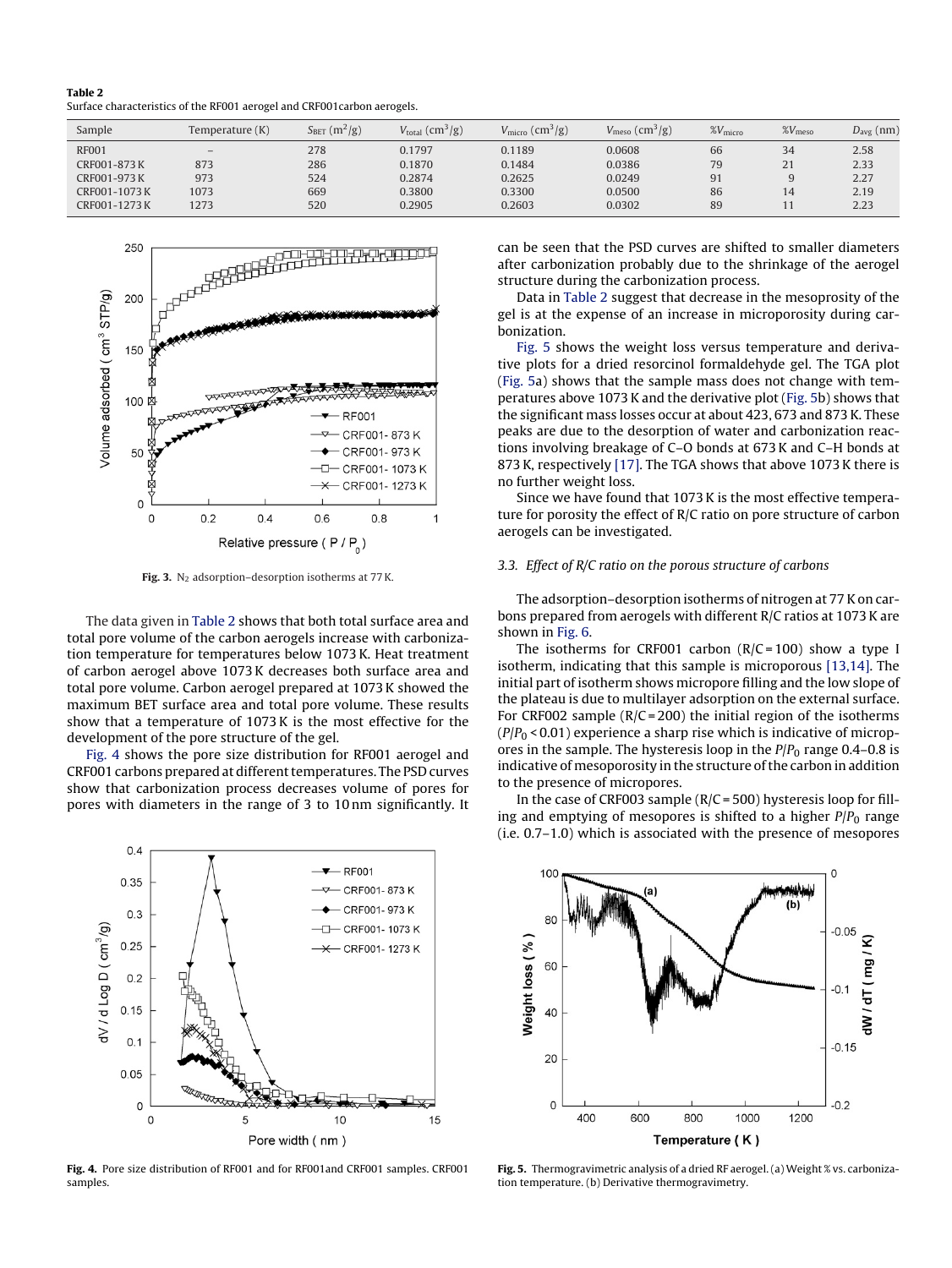<span id="page-4-0"></span>Table 3 Porous parameters of carbon samples.

<span id="page-4-1"></span>

| Sample        | R/C | $(m^2/g)$<br>$\Delta$ BET | $V_{\text{total}}\left(\text{cm}^3/\text{g}\right)$ | $V_{\rm micro}$ (cm <sup>3</sup> /g) | $V_{\text{meso}}\left(\text{cm}^3/\text{g}\right)$ | $\%V_{\text{micro}}$ | $\%V_{\text{meso}}$ | $D_{\text{avg}}$ (nm) |
|---------------|-----|---------------------------|-----------------------------------------------------|--------------------------------------|----------------------------------------------------|----------------------|---------------------|-----------------------|
| <b>CRF001</b> | 100 | 669                       | 0.3800                                              | 0.3300                               | 0.0500                                             | 86                   | 14                  | 2.19                  |
| <b>CRF002</b> | 200 | 702                       | 0.714                                               | 0.183                                | 0.531                                              | 26                   | 74                  | 6.59                  |
| <b>CRF003</b> | 500 | 647                       | .2245                                               | 0.2101                               | 1.0144                                             |                      | 83                  | 21.65                 |
| <b>CRF004</b> | 600 | 576                       | .2779                                               | 0.2012                               | 1.0767                                             | 16                   | 84                  | 25.27                 |



Fig. 6.  $N_2$  adsorption–desorption isotherms at 77 K.

with larger diameters in the structure. For CRF004 carbon with R/C ratio of 600 hysteresis loop is in the  $P/P<sub>0</sub>$  range 0.82–1.0 indicative of even larger mesopores in the carbon structure.

[Fig. 7](#page-3-1) Shows the PSD curves for the carbon samples. Sample CRF001 exhibits a micropore peak at the pore diameter of 2 nm and there is a shift of pore size distribution to pores with larger diameters as R/C ratio increases.

<span id="page-4-2"></span>The related porous parameters are listed in [Table 3.](#page-3-2) It can be observed that with increase of the molar ratio of resorcinol to catalyst (R/C ratio) from 100 to 600 in the initial gel precursors both the total pore volume and the average pore diameter of the resultant carbon aerogels increase from 0.38 cm $^3$  g $^{-1}$  to 1.2779 cm $^3$  g $^{-1}$  and 2.19 nm to 25.27 nm, respectively. These results indicate that the



Fig. 7. Pore size distribution of carbons with for carbons with different R/C ratios. different R/C ratios.

porous structure and especially the pore volume and the pore size distribution of the aerogels and carbon aerogels can be adjusted by changing the R/C ratio of the gel precursors.

#### 3.4. Effect of activation on the porous structure of carbon aerogels

Adsorption–desorption isotherms of nitrogen at 77 K for CRF002 carbon aerogel and ACRF002 activated carbon aerogels obtained by CO<sup>2</sup> activation of CRF002 carbon aerogel at different temperatures for varying times are shown in [Fig. 8. A](#page-3-3)ctivated carbons are named as ACRF002-x where x is activation temperature.

The adsorption–desorption isotherms show a steep increase in the amount of gas adsorbed at  $P/P_0 < 0.01$ . This shows that large quantity of micropores have been introduced into the carbon aerogel after physical activation [\[18\]. T](#page-6-14)his might be due to the creation of new micropores by oxidation of certain structural components and opening of previously inaccessible pores [\[19\].](#page-6-15)

Hysteresis loops in the  $P/P_0$  range 0.4–0.9 are indicative of mesoporosity in carbons. The lower part of the hysteresis loops represent the filling of the mesopores while the upper parts represent the emptying of the mesopores [\[13,14\]. I](#page-6-10)t can be observed that hystetesis loops for activated carbons shift vertically to higher adsorbed volumes at higher activation temperatures. This means that increasing the degree of burn off increases the amount of gas adsorbed by sample which is indicative of the development of porosity in the carbon structure. For all isotherms shown in [Fig. 8](#page-3-3) hysteresis loops are located almost over the same  $P/P<sub>0</sub>$  range (i.e. 0.4–0.9) indicating that the activation process does not affect the size of pores and pore size distribution significantly.

[Fig. 9](#page-4-1) also show that for all samples, the PSD curves are centered at the same pore diameter range (i.e. around 10 nm) indicating all carbon samples are mainly mesoporous materials and possess similar pore sizes and pore size distributions. Porous parameters of carbon samples activated at different degrees of burn off are given in [Table 4. I](#page-4-0)t can be observed that although the average diameters of pores for all samples are similar, there is a significant increase



Fig. 8.  $N_2$  adsorption–desorption isotherms at 77 K.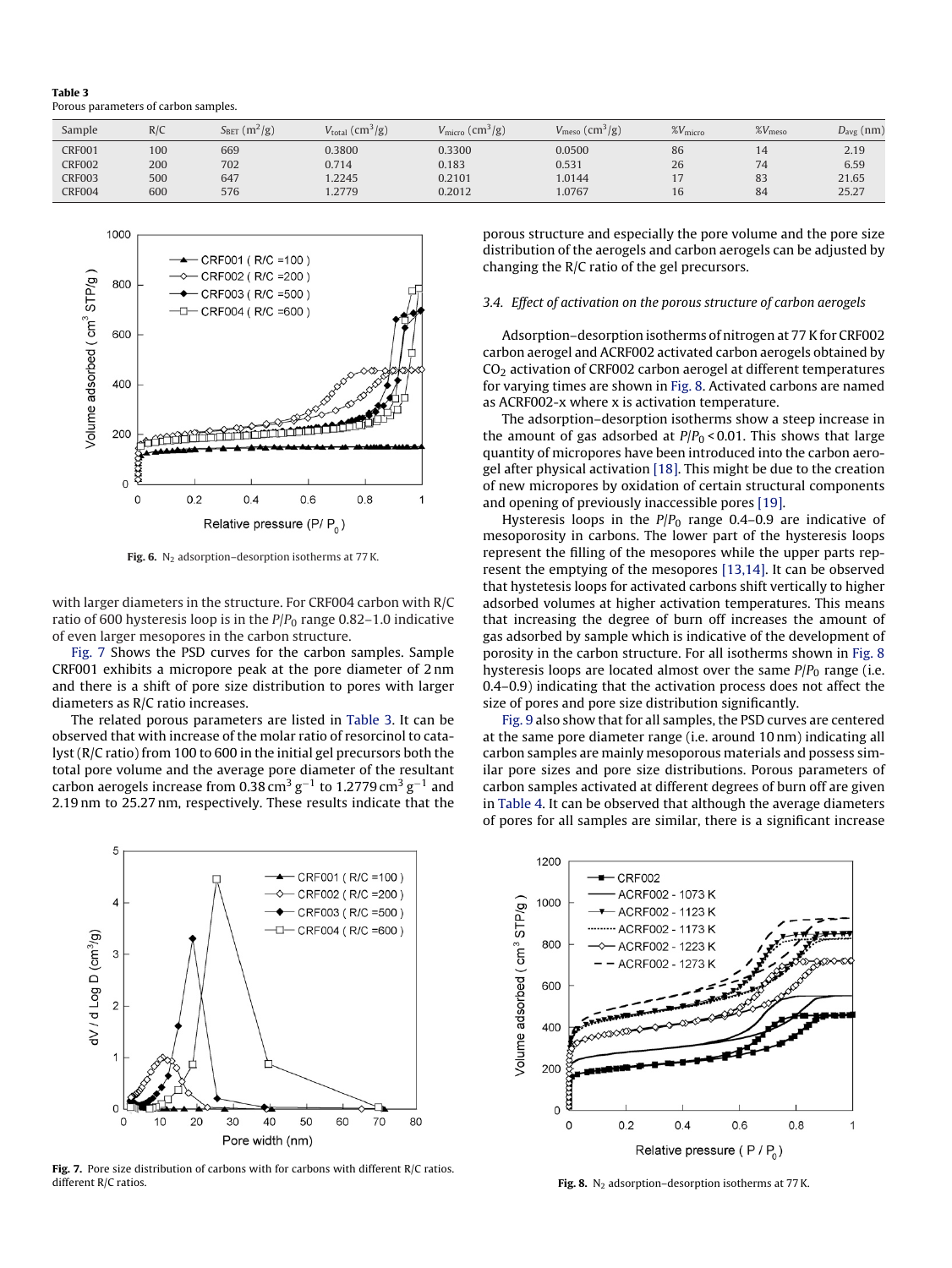<span id="page-5-0"></span>

| Table 4                                                                                |  |  |
|----------------------------------------------------------------------------------------|--|--|
| Porous parameters of CRF002 carbon samples activated at different degrees of burn off. |  |  |

<span id="page-5-2"></span>

| Sample        | Time (min)               | Burn off % | $S_{BET}$ (m <sup>2</sup> /g) | $V_{\text{total}}$ (cm <sup>3</sup> /g) | $V_{\text{micro}}$ (cm <sup>3</sup> /g) | $V_{\text{meso}}\left(\text{cm}^3/\text{g}\right)$ | $\chi V_{\text{micro}}$ | $\%V_{\text{meso}}$ | $D_{\text{avg}}$ (nm) |
|---------------|--------------------------|------------|-------------------------------|-----------------------------------------|-----------------------------------------|----------------------------------------------------|-------------------------|---------------------|-----------------------|
| <b>CRF002</b> | $\overline{\phantom{0}}$ |            | 702                           | 0.714                                   | 0.183                                   | 0.531                                              | 26                      | 74                  | 6.59                  |
| ACRF002-1073K | 180                      | 15.72      | 946                           | 0.855                                   | 0.282                                   | 0.573                                              | 33                      | 67                  | 6.47                  |
| ACRF002-1123K | 120                      | 43.76      | 1545                          | .320                                    | 0.450                                   | 0.87                                               | 31                      | 69                  | 6.10                  |
| ACRF002-1173K | 60                       | 49.82      | 1531                          | .282                                    | 0.431                                   | 0.851                                              | 34                      | 66                  | 5.85                  |
| ACRF002-1223K | 30                       | 65.40      | 1290                          | .115                                    | 0.369                                   | 0.746                                              | 33                      | 67                  | 6.15                  |
| ACRF002-1273K | 20                       | 67.00      | 1725                          | .434                                    | 0.427                                   | 1.007                                              | 30                      | 70                  | 5.60                  |



Fig. 9. Pore size distribution of ACRF002 for ACRF002 carbons at various temperatures. carbons at various temperatures.

in pore volume of the samples with burn off. Porous parameters of two samples activated at 1173 K and 1223 K show a decrease in the adsorption capacity even though the degree of burn off has increased. The decrease in pore volume and BET surface area may be due to the pore blockage and collapse at this temperature range [\[20,21\].](#page-6-16)

The porous parameters of ACRF002- 1273 K carbon activated at 1273 K, given in [Table 4](#page-4-0) show that activation at a temperature higher than 1223 K results in a higher degree of burn off, opening the collapsed and blocked porous structure and increasing the pore volume and BET area significantly.

[Fig. 9](#page-4-1) shows that the porosity development mainly takes place in the range of small mesopores (i.e. pore diameter  $\leq 10$  nm). According to these results, increase in the degree of burn off increases the pore volume, without affecting the mean pore diameter probably due to the creation and widening of micropores and also opening of more mesopores.

<span id="page-5-1"></span>In order to prepare carbon samples with larger mesopores and higher pore volumes, CRF003 carbon is activated at different temperatures and varying times. Activated carbons are named as ACRF003-x where x is activation temperature and the corresponding  $N<sub>2</sub>$  adsorption-desorption isotherms are shown in [Fig. 10. T](#page-4-1)hese isotherms show that the higher the degree of burn off, the greater the amount of adsorption. [Fig. 11](#page-4-2) shows that such an activation treatment results in activated carbons with high pore volumes and average pore diameters of around 15 nm. Porosity development takes place in the range of large mesopores (i.e. pore diameter  $\sim$ 20 nm).

Data given in [Table 5](#page-5-0) shows that activation at 1323 K produces a large increase in the pore characteristics such as total and mesopore volumes and BET surface area.

Results given in Section [3](#page-1-3) show that the porous structure of carbon aerogels can be engineered on a nanometre scale by chang-



Fig. 10.  $N_2$  adsorption-desorption isotherms at 77 K.

ing the molar ratio of resorcinol to catalyst during gel preparation and also carbonization and activation under  $CO<sub>2</sub>$  atmosphere at different temperatures. Some of these carbons have been utilized as active materials for electrode fabrication and their electrochemical performance is tested in a lithium oxygen cell as follow.

### 3.5. Electrochemical measurements

All the data reported below are obtained from the galvanostatic charge/discharge of the cells described above with reproducibility to less than 5% error in the cell capacities.



Fig. 11. Pore size distribution of ACRF003 for ACRF003 carbons at various temperatures. carbons at various temperatures.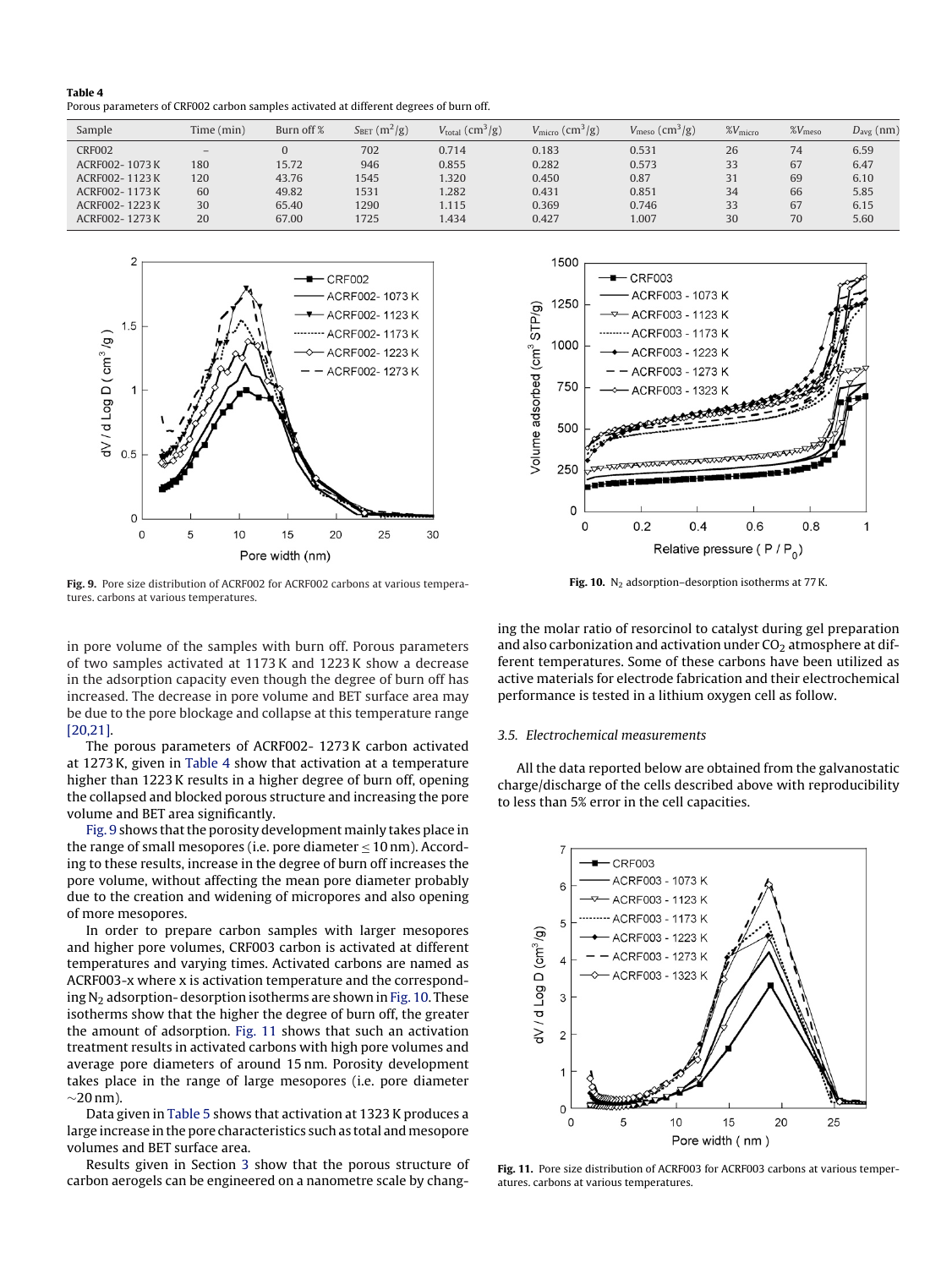<span id="page-6-19"></span>

| Table 5                                                                                |
|----------------------------------------------------------------------------------------|
| Porous parameters of CRF003 carbon samples activated at different degrees of burn off. |

| Sample        | Time (min)               | Burn off % | $S_{BET}$ (m <sup>2</sup> /g) | $V_{\text{total}}$ (cm <sup>3</sup> /g) | $V_{\text{micro}}$ (cm <sup>3</sup> /g) | $V_{\text{meso}}\left(\text{cm}^3/\text{g}\right)$ | $\%V_{\text{micro}}$ | $\%V_{\text{meso}}$ | $D_{\text{avg}}$ (nm) |
|---------------|--------------------------|------------|-------------------------------|-----------------------------------------|-----------------------------------------|----------------------------------------------------|----------------------|---------------------|-----------------------|
| <b>CRF003</b> | $\overline{\phantom{0}}$ |            | 647                           | 1.2245                                  | 0.2101                                  | 1.0144                                             |                      | 83                  | 21.65                 |
| ACRF003-1073K | 150                      | 9.7        | 732                           | 1.200                                   | 0.253                                   | 0.947                                              | 21                   | 79                  | 16.77                 |
| ACRF003-1123K | 125                      | 21         | 891                           | 1.336                                   | 0.313                                   | 1.023                                              | 24                   | 76                  | 15.93                 |
| ACRF003-1173K | 120                      | 54         | 1497                          | 1.942                                   | 0.448                                   | 1.494                                              | 23                   | 77                  | 15.43                 |
| ACRF003-1223K | 60                       | 58         | 1506                          | 1.965                                   | 0.434                                   | 1.531                                              | 22                   | 78                  | 15.01                 |
| ACRF003-1273K | 30                       | 65         | 1585                          | 2.075                                   | 0.488                                   | 1.587                                              | 23                   |                     | 14.76                 |
| ACRF003-1323K | 20                       | 67         | 1687                          | 2.195                                   | 0.463                                   | 1.732                                              | 21                   | 79                  | 14.23                 |

<span id="page-6-18"></span>

Fig. 12. Discharge capacities of ACRF002.

<span id="page-6-17"></span><span id="page-6-10"></span><span id="page-6-9"></span><span id="page-6-8"></span><span id="page-6-7"></span><span id="page-6-6"></span><span id="page-6-5"></span><span id="page-6-4"></span><span id="page-6-3"></span><span id="page-6-2"></span><span id="page-6-1"></span><span id="page-6-0"></span>EMD used in the electrode formulation was purchased from Sigma and used as received. It aids the  $Li<sub>2</sub>O<sub>2</sub>$  decomposition and charging process [\[8\]](#page-6-7) and also catalyzes the reduction of  $O_2$  to  $O^{2-}$ on the cathode electrode during discharge process [\[7\].](#page-6-6) Although EMD is an intercalation host for Li and some of discharge reaction may take place on its surface [\[10\], h](#page-6-17)owever it does not contribute to the discharge capacity significantly as its contribution to the discharge capacity is reported to be at most 16 mA h g $^{\rm -1}$  [\[8\]. A](#page-6-7)ssuming that the products of the discharge reaction in  $Li/O<sub>2</sub>$  cell deposit only onto carbon, the capacity of the lithium/oxygen cells has been normalized to the weight of carbon in the cathode electrode.

#### <span id="page-6-15"></span><span id="page-6-14"></span><span id="page-6-13"></span><span id="page-6-12"></span><span id="page-6-11"></span>3.5.1. Effect of pore

<span id="page-6-16"></span>Volume [Fig. 12](#page-5-2) shows discharge behavior of the  $Li/O<sub>2</sub>$  cells (first cycles) based on electrodes prepared from ACRF002 carbons with similar pore sizes and pore size distributions but different pore volumes. Variations of cell voltage against specific capacity of carbon samples at a discharge rate of 20 mA/g show flat discharge profiles at about 2.7–2.9 V. These are associated with the storage behavior of the cells and are in good agreement with the preceding reported data for a similar cell discharged in  $O<sub>2</sub>$  at atmospheric pressure involving formation of  $Li<sub>2</sub>O<sub>2</sub>$  as discharge product [\[7,8\].](#page-6-6)

[Table 6](#page-5-1) shows how discharge voltage and capacity vary with change in the structure of carbons used in electrode formulation. It can be seen that the storage capacity increases with increase in the level of burn off and development of mesoporosity in car-

| Table 6                                                            |  |
|--------------------------------------------------------------------|--|
| Discharge capacities of ACRF002 carbons with various pore volumes. |  |

| Sample        | Cell voltage (V) | Discharge capacity $(mA h/g)$ |
|---------------|------------------|-------------------------------|
| ACRF002-1123K | 2.60             | 630                           |
| ACRF002-1223K | 2.68             | 180                           |
| ACRF002-1273K | 2.76             | 740                           |



Fig. 13. Discharge capacities of ACRF003 carbons discharged at 20 mA/g. carbons discharged at 20 mA/g.

bons. Sample ACRF002- 1273 K with the highest mesopore volume showed the highest storage capacity of  $740$  mA h  $g^{-1}$  and sample ACRF002- 1223 K with the lowest mesopore volume showed the lowest storage capacity of 180 mA h g−<sup>1</sup> between three ACRF002 carbon samples.

[Fig. 12](#page-5-2) shows that the discharge voltage of a  $Li/O<sub>2</sub>$  cell depends on the morphology of the carbon used in its cathode electrode. This might be due to the change in the conductivity of carbons as their pore volumes are different.

Activated carbons ACRF003 with similar pore sizes and pore size distributions but different pore volumes have also been tested. Discharge capacities of these carbons at a discharge rate of 20 mA/g are shown in [Fig. 13.](#page-5-2)

[Fig. 13](#page-5-2) also shows that a carbon with higher pore volume possesses higher discharge capacity. It is believed that larger pore volume provides more space for the formation and storage of  $Li<sub>2</sub>O<sub>2</sub>$ during the discharge process as the end-of-discharge of the cell is reached when the carbon pores are filled or choked by the deposition of  $Li<sub>2</sub>O<sub>2</sub>$ , however as this is not clear yet, further work is underway to understand the role of pore volume on the storage capacity.

Discharge capacities and voltages of ACRF003 carbons used in electrode formulation are given in [Table 7.](#page-5-1)

| Table 7                                                            |
|--------------------------------------------------------------------|
| Discharge capacities of ACRF003 carbons with various pore volumes. |
|                                                                    |

| Sample        | Cell voltage (V) | Discharge capacity $(mA h/g)$ |
|---------------|------------------|-------------------------------|
| ACRF003-1073K | 2.68             | 528                           |
| ACRF003-1123K | 2.74             | 880                           |
| ACRF003-1323K | 2.83             | 1290                          |